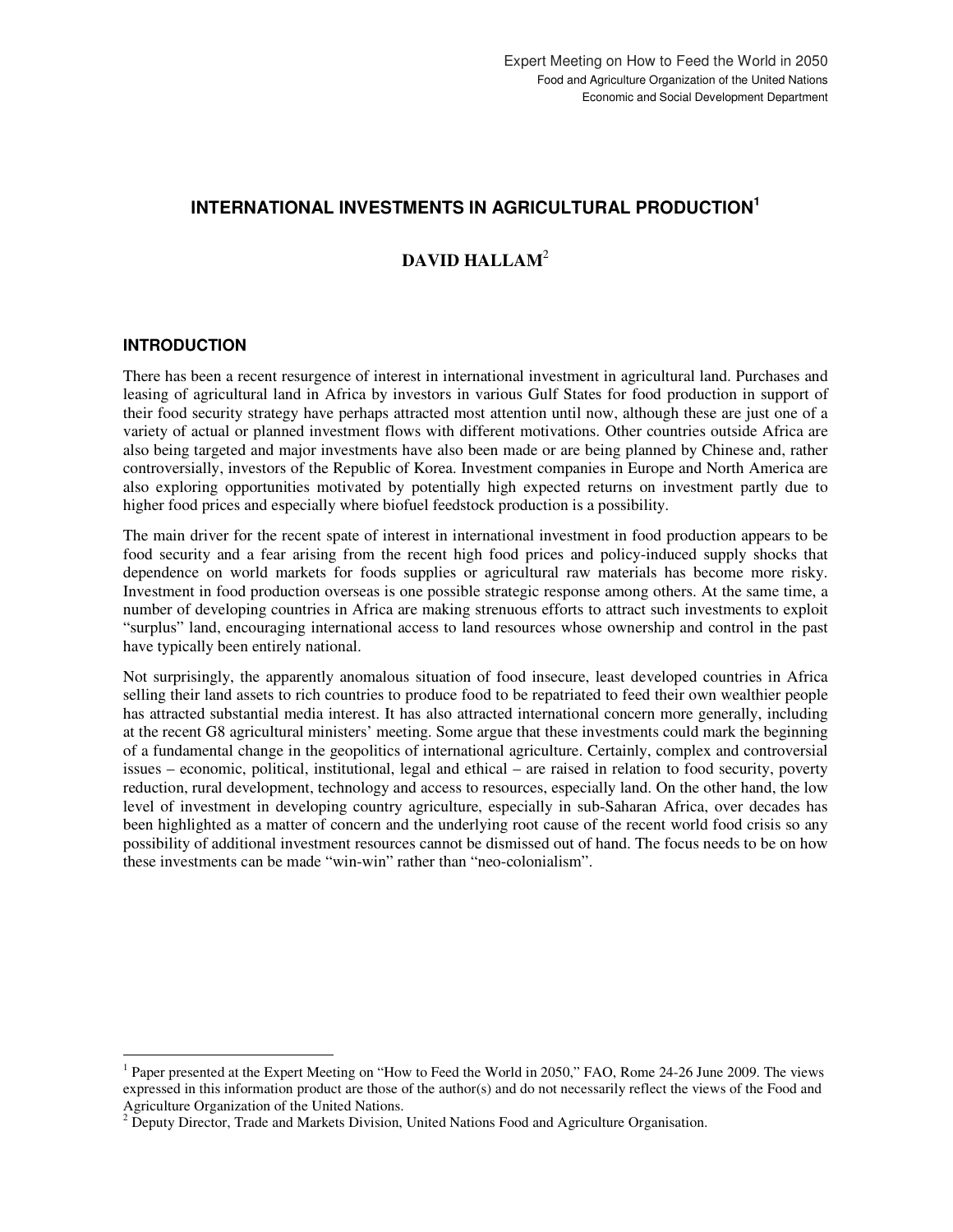# **AGRICULTURAL INVESTMENTS IN THE HEADLINES**

**Saudi Investors to Put \$100m into Ethiopian Farm** (*Fortune*, 15.4.2009)

**Saudis Set Aside \$800m to Secure Overseas Food**  (*Financial Times*, 15.4.2009)

**UAE Stepping Up Agricultural Investment in Sudan**  (*Sudan Tribune*, 7.8.2008)

**Food Is Gold So Billions Invested in Farming**  (*New York Times*, 5.6.2008)

**Land Leased to Secure Crops for South Korea**  (*Financial Times*, 18.11.2008)

**Korea's Daewoo Logistics Leases Madagascar Land for Feed, Fuel**  (*Bloomberg*, 18.11.2008)

**Short of Food? Rent Half a Country**  (*New York Times*, 19.11.2008)

**Pakistan Offers Farmland to Foreign Investors**  (*Reuters*, 20.4.2009)

**UN Warns Of Neo-Colonialism**  (*Financial Times*, 19.8.2008)

**Manufactured Famine: A New Wave of Food Colonialism Is Snatching Food from the Mouths of The Poor** 

(*Guardian*, 26.8.2008)

**Dispute Erupts Over Plans to Invest Millions in Rice Farming**  (*Economist*, 23.4.2009)

### **RECENT INVESTMENT TRENDS AND PATTERNS**

There are no detailed data on the extent of such investments. Available foreign direct investment data is not sufficiently detailed to determine just how much investment in agriculture there has been and what forms it takes. It is therefore difficult to say with any precision whether the recent investments are a totally new development or a continuation of existing trends. UNCTAD's *World Investment Report* for 2009 will however have a focus on agriculture, and country case studies currently being conducted by FAO, UNCTAD and the World Bank should provide some more detailed information regarding the extent, nature and impacts of investments in particular countries. Anecdotal information is available from the media although the accuracy of much of this is questionable. Some information is available from the investors themselves and from those developing countries receiving inward investment, although not too much detail is divulged given the sensitivity of the issues surrounding these investments and the need for confidentiality.

On the basis of the information available, a number of observations can be made regarding recent trends and patterns.

• There does appear to have been an increase in international investments in agriculture in developing countries although the number of actual implemented investments appears to be less than the number being planned or discussed or reported in the media.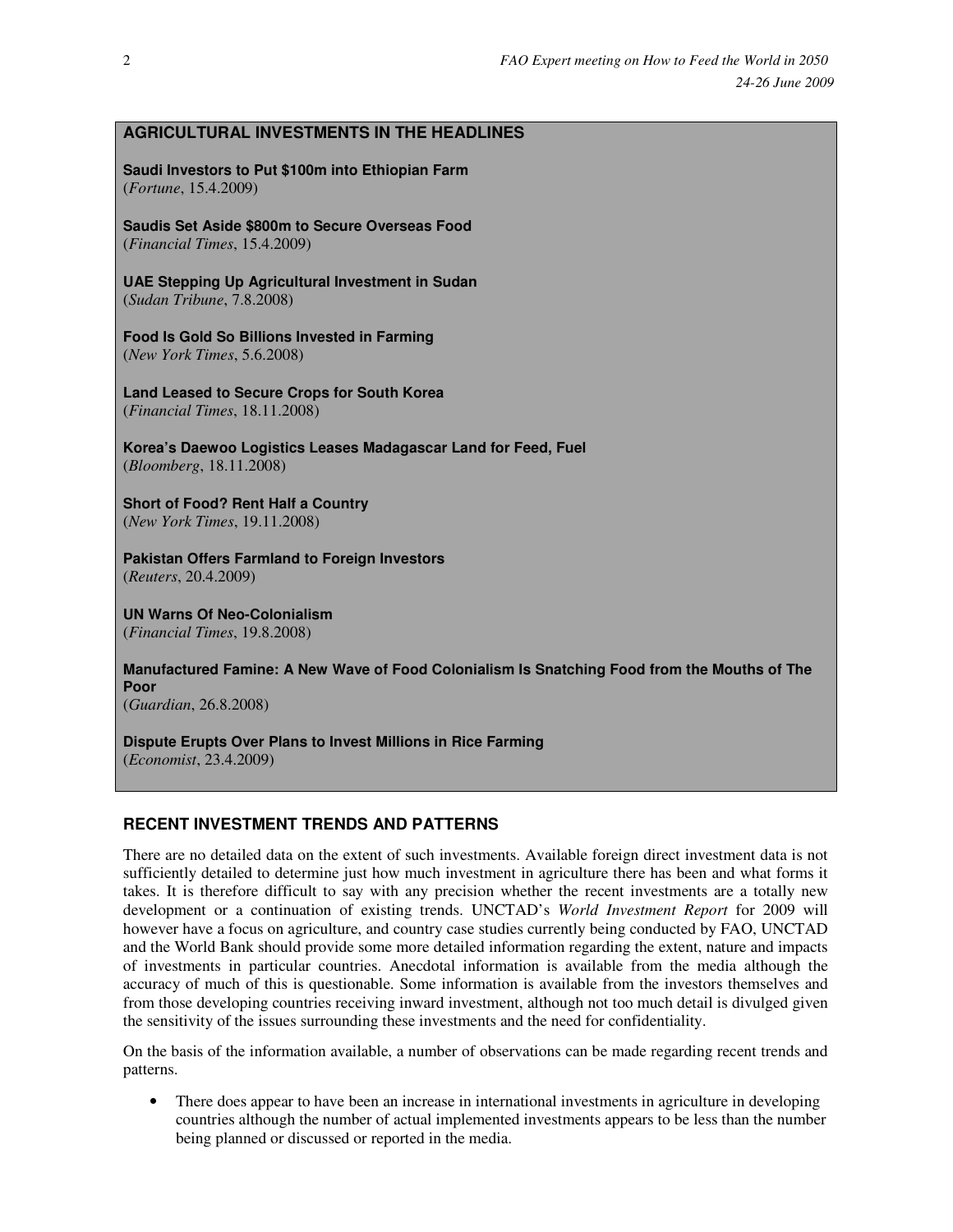- Land under foreign control remains a relatively small proportion of total land areas in most cases.
- The main form of investment is in purchase or long-term leasing of agricultural land for food production.
- Major investors in current investment flows are the Gulf States but also China and Republic of Korea.
- The main targets for investment are countries in Africa but there are also investments in Pakistan, Kazakhstan, Cambodia, and Brazil for example.
- Investors are primarily private sector but governments and sovereign wealth funds are also involved.
- Private sector investors are often investment or holding companies rather than agro-food specialists which means that necessary expertise for managing complex large-scale agricultural investments needs to be acquired.
- Private sector investors are often funded by government or sovereign wealth funds, making it difficult to separate them out and judge the extent of public sector involvement.
- Sovereign wealth funds seem to be playing a lesser role than had originally been thought although they do appear to have been diversifying their portfolios to include developing country investments and in agriculture.
- In host countries it is governments who are engaged in formulating investment deals.
- Recent investments emphasise production of basic foods, unlike foreign direct investment (FDI) in agriculture in the past.
- Investments include production of animal feed to meet the rising demand for livestock products.
- More traditional FDI continues in horticulture and flowers in East Africa, for example but emphasising various forms of joint ventures.
- The recent investments involving acquisition of land and actual production are against the trends in FDI more generally.
- There may be some signs of a shift away from Africa and a search for greater local involvement through joint ventures as with FDI in the past.

# **INVESTOR MOTIVATIONS**

The motivation for these investments depends on the investor – whether private sector or government. Private sector investments can represent portfolio diversification for financial returns. Biofuel production is also an important objective. However, the main reason for the recent spate of interest and which differentiates it from more previous international investments is food security. This reflects a fear arising from the recent high food prices and policy-induced supply shocks that dependence on world markets for foods supplies has become more risky. Investors seek enhanced food security through investment in countries where the land and water constraints faced domestically are not present. However, they also require security of their investments. While the current preoccupation is to buy land since titled ownership of assets is seen as most secure, there are many arguments against this from the point of view of the receiving country. It is also not clear that it is necessary or desirable even for the investing country. Acquisition of land does not necessarily provide immunity to sovereign risk and can provoke political and economic conflict. Other forms of investment such as contract farming and out-grower schemes can offer just as much security of supply.

In any case, land investments are only one strategic response to the food security problems of countries with limited land and water resources and discussion of these investments needs to be set in the wider context of broader strategic discussions of food security problems. There are a variety of other mechanisms, including creation of regional food reserves, financial instruments to manage risk, bilateral agreements including counter-trade and improvement of international food market information systems, which are under active discussion. In the limit, investment might be simply in much-needed infrastructure and institutions which currently constrain much developing country agriculture especially in sub-Saharan Africa. This, together with efforts to improve the efficiency and reliability of world markets as sources of food might raise food security for all concerned more generally through expanding production and trade possibilities.

In some cases where governments are involved, these investments can be similar to official development assistance. Japan is planning to invest in projects to increase food production in developing countries, especially in Latin America, but which might indirectly benefit Japan though increased export availability.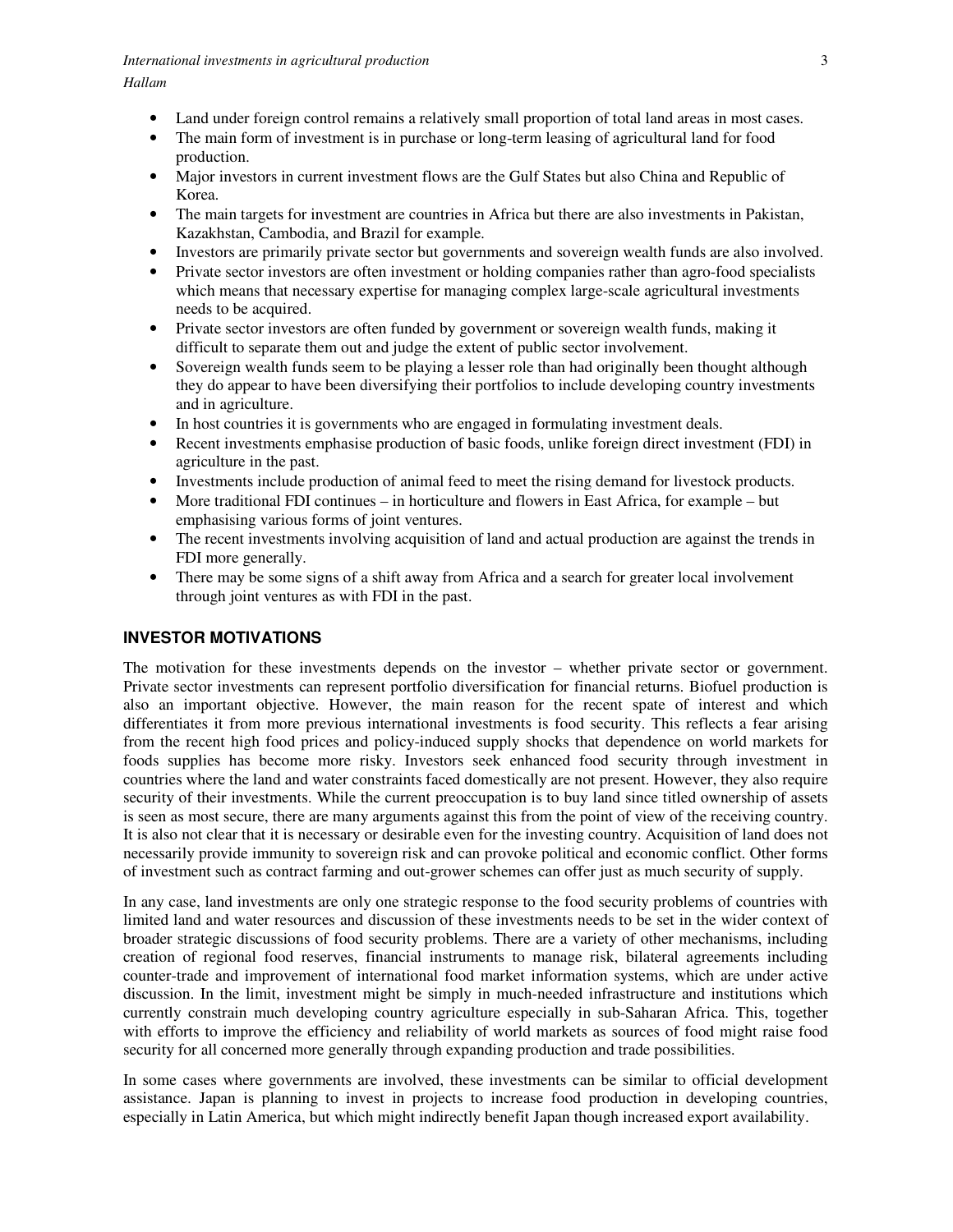#### **HOST COUNTRY MOTIVATIONS**

Lack of investment has been identified as a fundamental cause of the continuing low productivity and stagnant production of developing country agriculture. FAO estimates that developing countries need an additional \$30 billion per year investment to double food production by 2050 (needed to feed growing populations and ensure basic right to food). Most recent estimates are even higher. Public investment resources are limited by budgetary pressures and official development assistance to agriculture has been declining over many years. The private sector in developing countries has tended to have little capacity to fund investment. International investments therefore have a potentially important role to play.

Some countries are making strenuous efforts to attract such investments to exploit "surplus" land currently unused or under-utilized. Selling, leasing or providing concessional access to land raises the questions of how the land concerned was previously being utilized, by whom and on what tenurial basis. In many cases, the situation is unclear due to ill-defined property rights, with informal land rights based on tradition and culture. While it is true that much land in sub-Saharan Africa is currently not utilized to its full potential, apparently "surplus" land overall does not mean land is unused or unoccupied. Its exploitation under new investments involves reconciling different claims. Change of use and access may involve potentially negative effects on food security and raise complex economic, social and cultural issues. There is substantial evidence of such negative effects arising in other contexts – large-scale biofuel feedstock production, for example. Such difficulties at least demand consultation with those with traditional rights to land, and favour alternative arrangements for investments. More generally, issues are raised by the shift in the terms of access to land from traditional and historical to market-based.

One reason land may not be used to its full potential is that the infrastructural investments needed to bring it into production are so significant as to be beyond the budgetary resources of the country. International investments might bring much-needed infrastructural investments from which all can benefit, but at the same time are deterred by inadequate infrastructure.

The financial benefits of asset transfers to host countries may be small, but international investments are seen as potentially providing developmental benefits through technology transfer, employment creation, infrastructural provisions, production increases, food security and export earnings. Whether these potential developmental benefits are actually likely to be realised is a key concern in the current discussion.

### **IMPACTS OF INTERNATIONAL INVESTMENTS**

Benefits to the receiving country are a major concern. The key question concerns the extent to which benefits from the investment spillover into the domestic sector in a synergistic relationship including with existing smallholder production systems. Benefits should arise from capital inflows, technology transfer leading to innovation and productivity increase, upgrading domestic production, quality improvement, employment creation, backward and forward linkages and multiplier effects through local sourcing of labour and other inputs and processing of outputs and possibly an increase in food supplies for the domestic market and for export. However, these benefits will not flow if investment results in the creation of an enclave of advanced agriculture in a dualistic system with traditional smallholder agriculture and which smallholders cannot emulate.

While international land acquisitions have been relatively little-studied and information on them is scarce there is a lot of knowledge and research on FDI more generally in agriculture. In spite of the particular economic and political dimensions of land acquisitions, the general FDI experience can provide some guidance not only on the likely benefits and pitfalls of land acquisitions but also the pros and cons of different forms of FDI. It is interesting to note that some of the features of the current round of investment in land appear to be contrary to trends in FDI more generally which seems to be favouring various looser contractual arrangements rather than actual acquisition of major assets. Studies of the effects of FDI in agriculture show that the claimed benefits do not always materialise and catalogue concerns over highly mechanized production technologies with limited employment creation effects; dependence on imported inputs and hence limited domestic multiplier effects; adverse environmental impacts of production practices such as chemical contamination, land degradation and depletion of water resources; and limited labour rights and poor working conditions. At the same time, there is also evidence of longer-run benefits in terms of improved technology, products quality and sanitary and phytosanitary standards, for example. In considering the question of the benefits or otherwise it is therefore important to take a dynamic perspective.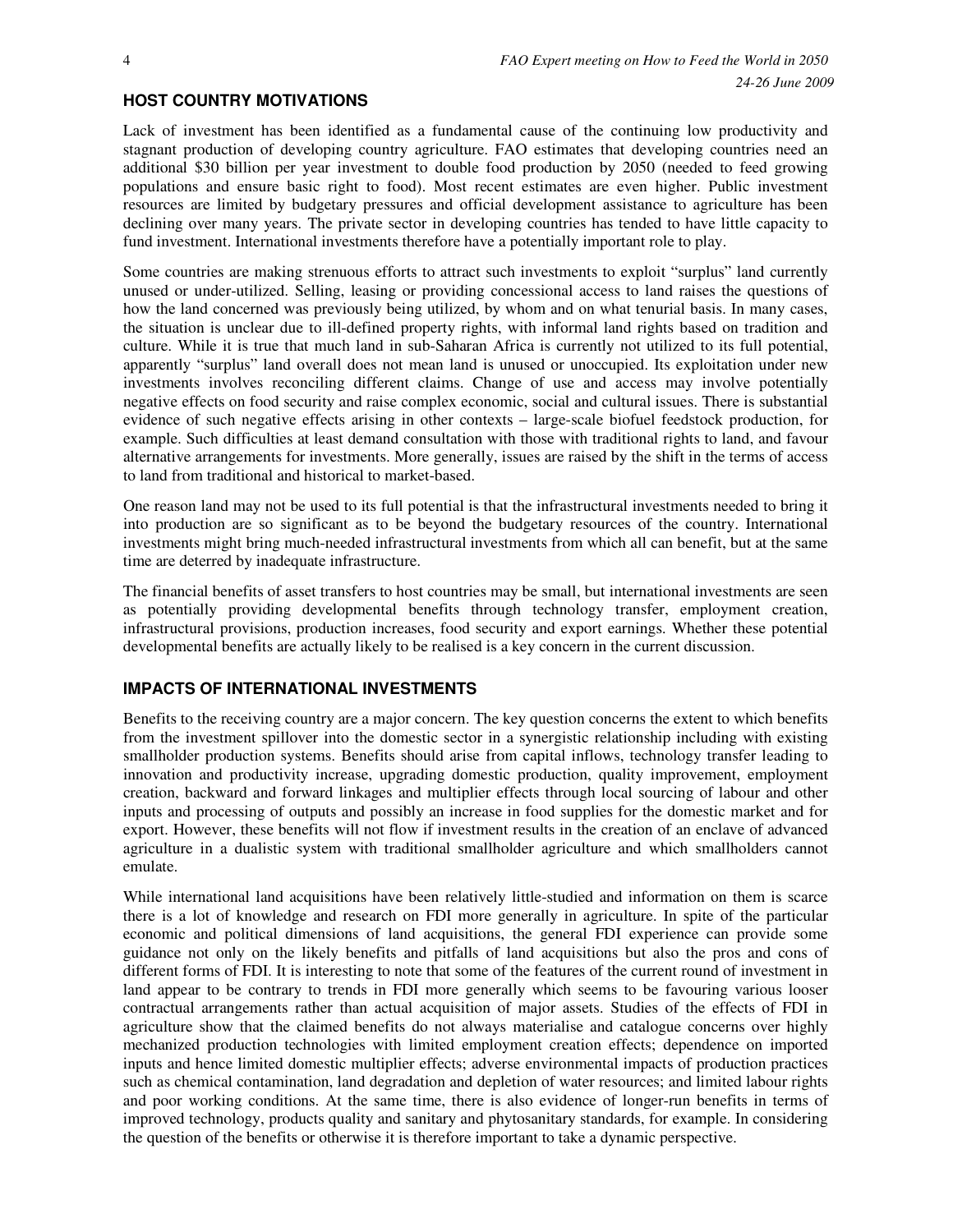Additional political and ethical concerns are raised where the receiving country is food insecure. While there is a presumption that investments will increase aggregate food supplies this does not imply that domestic food availability will increase, notably where food produced is repatriated to the investing country. It could even decrease where land and water resources are commandeered by the international investment project at the expense of domestic smallholders. Extensive control of land by other countries can also raise questions of political interference and influence.

The impacts of such investments are not necessarily confined to the two parties involved. Third countries may also be impacted through any resulting changes in international trade volumes and price variability where, for example a major importer secures food supplies outside the market.

Whether or not international investments lead to broader developmental benefits for developing countries depends crucially on the terms and conditions of the investment agreements and the effectiveness of the policy and legislative frameworks in minimising risks.

## **ALTERNATIVE BUSINESS MODELS**

Most of the recent investments, actual or planned, have involved purchase or long-term leasing of land. However, there are a number of alternatives which might achieve or even better achieve food security objectives of the investing countries. Alternative business models – various contractual arrangements, for example - can offer just as much security of supply. It is interesting to note that in other contexts, vertical integration tends to be based much more on such arrangements than the traditional acquisition and operation of upstream and downstream assets and activities. The development of East African horticultural production for export by European supermarkets is a case in point. Such looser arrangements are likely to be more conducive to the interests of the receiving country. However, even here, there are likely to be questions as to the compatibility of the needs of the investors with small-holder agriculture and this in turn raises questions about the poverty reduction potential.

What business model is appropriate depends to some extent on what products the investment is intended to produce, the production system and what collateral investments - in infrastructure, for example - are also needed. Investors may favour land purchase or long-term leasing where economies of scale are significant or major infrastructural investments such as roads and ports are needed. Where economies of scale are not significant, contractual arrangements such as out-grower schemes may be just as acceptable to investors and possibly more capable of generating developmental benefits for local producers.

Mixed models are also possible. There are instances of large-scale commercial units, often a privatized former state farm, owned and operated by an international investor with smallholders around it in a symbiotic relationship selling their output under contract to the central company while receiving support in the form of agreed sales, credit and technical assistance. Sugar investments in United Republic of Tanzania are one example of such a development while the creation of a similar model based on so-called "farm blocks" is an objective of government policy in Zambia.

### **SOME POLICY IMPLICATIONS**

If it is acknowledged that international investment might make a positive contribution to raising productivity in developing country agriculture, the question arises as to what policies might help to maximize the positive contributions while minimising the associated risks. Investing countries can provide policy incentives to encourage and target outward investment. However, the onus to attract investments to where strategic needs are greatest and to ensure that those needs are met falls primarily on the host countries. They also need domestic policy measures to ensure that local agriculture is capable of capitalising on any spillover benefits of investments.

Host countries need to create an environment which is conducive to international investment and reduces the perceived risks. At the same time, national interests need to be preserved. Developing countries have made a great deal of progress in this respect in recent years, liberalizing entry conditions and establishing investment promotion institutions to facilitate inward investment. Some participate in bilateral treaties and other international agreements and conventions for contract enforcement, arbitration and dispute settlements such as the Multilateral Investment Guarantee Agency. However, the lack of clear property rights, especially to